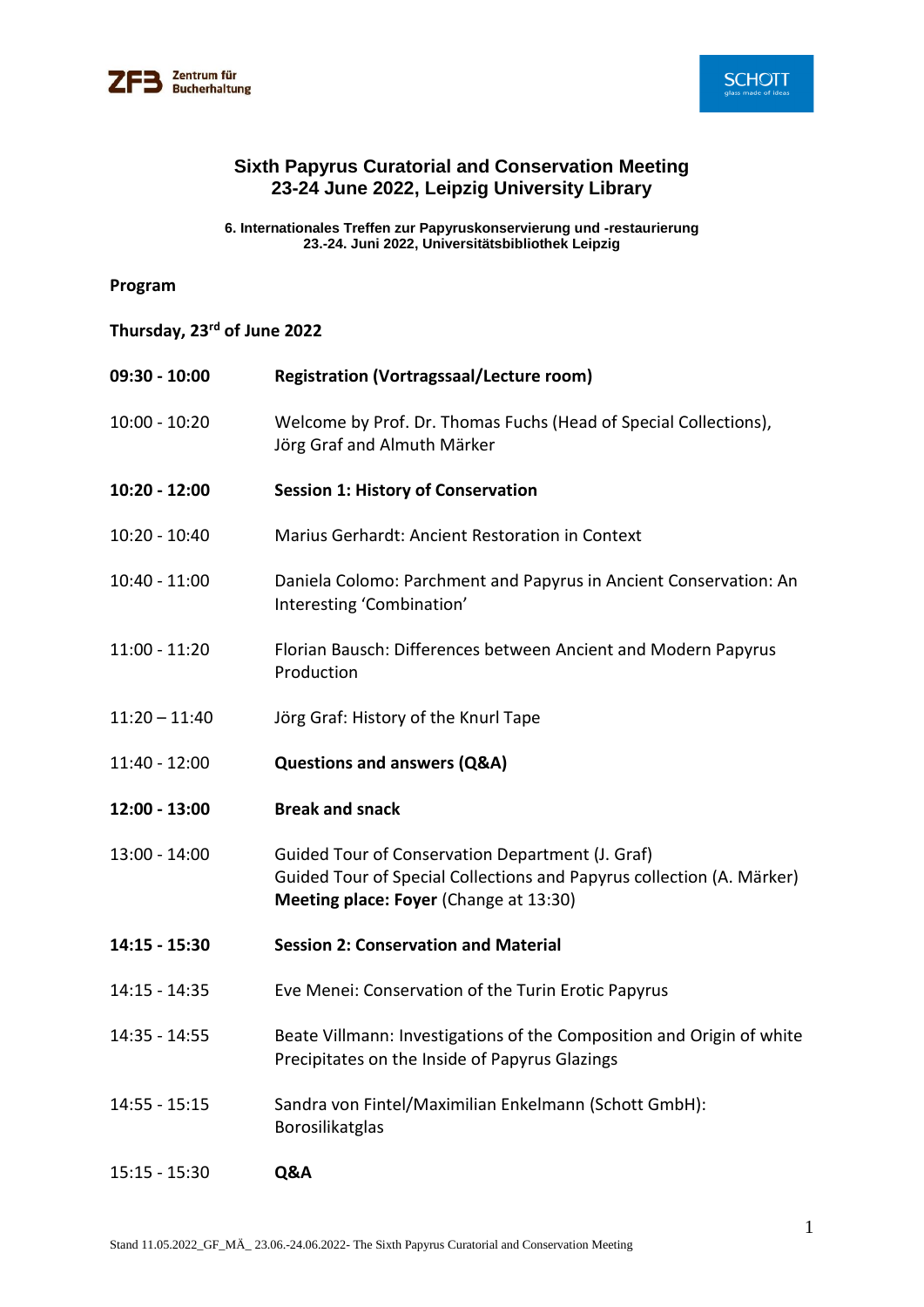



| 15:30 - 16:00                    | <b>Coffee break</b>                                                                                                                                              |
|----------------------------------|------------------------------------------------------------------------------------------------------------------------------------------------------------------|
| 16:00 - 17:30<br>$16:00 - 16:20$ | <b>Session 3: Presentation and Exhibition</b><br>Manfred Anders (Zentrum für Bucherhaltung GmbH): Graphic Beds for<br><b>Glazed Papyrus</b>                      |
| $16:20 - 16:40$                  | Claudia Kreuzsaler: The Papyrus's New Clothes. New Forms of<br>Presentation in the Papyrus Museum of the Austrian National Library<br>(Des Papyrus neue Kleider) |
| 16:40 - 17:00                    | Almuth Märker: The Replica of the Papyrus Ebers. The Creation of a<br>Showroom                                                                                   |
| 17:00 - 17:20                    | Tania Bitler: Papyri Housing systems                                                                                                                             |
| 17:20 - 17:35                    | Q&A                                                                                                                                                              |
| 18:00 - 19:00                    | <b>Public evening lecture</b><br>Anne Boud'hors (Paris):<br>The Coptic Gospel of Mark P. Lips. Inv. 3000: A Manuscript is Saved.                                 |
| 19:00 - 19:30                    | <b>Exhibition opening</b><br>"Ein 1400 Jahre alter Papyruskodex tritt ans Licht. Das koptische<br>Markusevangelium P.Lips. inv. 3000"                            |
| 19:30                            | Dinner offer (self-pay)                                                                                                                                          |

# **Friday, 24th of June**

| $9:00 - 10:40$  | Session 4: Digitization, Cataloguing and Conservation                                                                                                                       |
|-----------------|-----------------------------------------------------------------------------------------------------------------------------------------------------------------------------|
| $09:00 - 09:20$ | Isabelle Marthot-Santaniello/Tamara Hügli: From Restoration to<br>Digitization, Edition and Computational Research: P.Bas. 2 and d-<br>scribes projects in Basel            |
| $09:20 - 09:40$ | Eliza Jacobi: Research on and Conservation of a sixth Century Coptic<br>Codex with Papyrus Leaves                                                                           |
| $09:40 - 10:00$ | Vincent Walter: Solving a Papyrological Jig-Saw Puzzle: Cataloguing<br>Coptic Literary Fragments from Leipzig University Library's Papyrus and<br><b>Ostraca Collection</b> |
| $10:00 - 10:20$ | Kristine Rose-Beers: Into the light: Preparing a third-century<br>Manichean papyrus manuscript for synchrotron light analysis                                               |